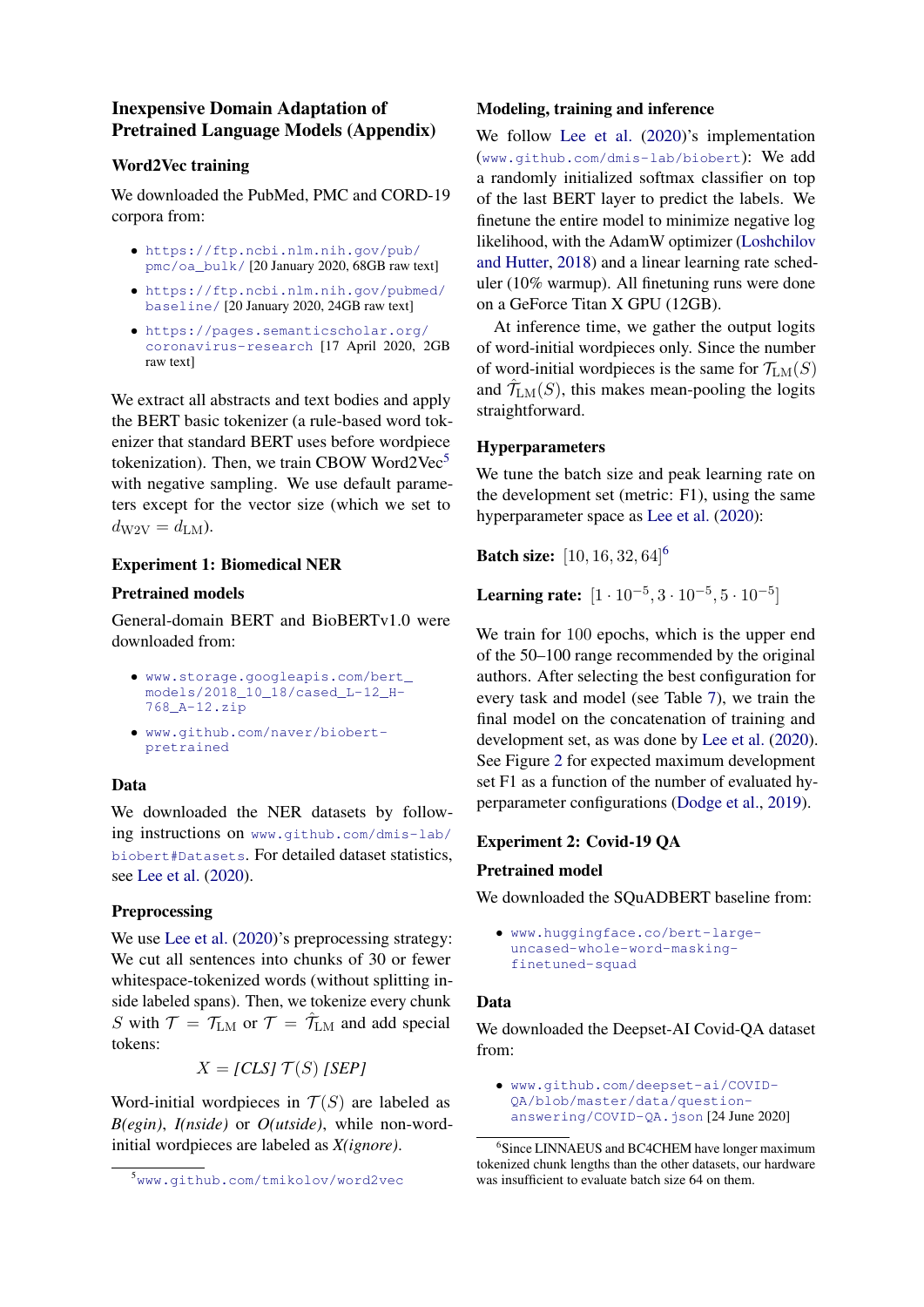At the time of writing, the dataset contains 2019 questions and gold answer spans. Every question is associated with one of 147 research papers (contexts) from CORD-19.[7](#page-1-0) Since we do not do targetdomain finetuning, we treat the entire dataset as a test set.

#### Preprocessing

We tokenize every question-context pair  $(Q, C)$ with  $T = T_{LM}$  or  $T = \hat{T}_{LM}$ , which yields  $(\mathcal{T}(Q), \mathcal{T}(C))$ . Since  $\mathcal{T}(C)$  is usually too long to be digested in a single forward pass, we define a sliding window with width and stride  $N =$ floor( $\frac{509 - |{\mathcal{T}}(Q)|}{2}$ ). At step *n*, the "active" window is between  $a_n^{(l)} = (n-1)N + 1$  and  $a_n^{(r)} =$  $\min(|C|, nN)$ . The input is defined as:

$$
X^{(n)} = [CLS] \mathcal{T}(Q) [SEP]
$$

$$
\mathcal{T}(C)_{a_n^{(l)} - p_n^{(l)} : a_n^{(r)} + p_n^{(r)}} [SEP]
$$

 $p_n^{(l)}$  and  $p_n^{(r)}$  are chosen such that  $|X^{(n)}| = 512$ , and such that the active window is in the center of the input (if possible).

#### Modeling and inference

Feeding  $X^{(n)}$  into the QA model yields start logits  $\mathbf{h}'^{(\text{start},n)} \in \mathbb{R}^{|X^{(n)}|}$  and end logits  $\mathbf{h}'^{(\text{end},n)} \in$  $\mathbb{R}^{|X^{(n)}|}$ . We extract and concatenate the slices that correspond to the active windows of all steps:

$$
\mathbf{h}^{(*)} \in \mathbb{R}^{|\mathcal{T}(C)|}
$$

$$
\mathbf{h}^{(*)} = [\mathbf{h}'^{(*,1)}_{a_1^{(l)}:a_1^{(r)}}; \dots; \mathbf{h}'^{(*,n)}_{a_n^{(l)}:a_n^{(r)}}; \dots]
$$

Next, we map the logits from the wordpiece level to the word level. This allows us to mean-pool the outputs of  $\mathcal{T}_{LM}$  and  $\hat{\mathcal{T}}_{LM}$  even when  $|\mathcal{T}_{LM}(C)| \neq$  $|\hat{\mathcal{T}}_{\text{LM}}(C)|.$ 

Let  $c_i$  be a word in C and let  $\mathcal{T}(C)_{j:j+|\mathcal{T}(c_i)|}$  be the corresponding wordpieces. The start and end logits of  $c_i$  are:

$$
o_i^{(*)} = \max_{j \le j' \le j + |\mathcal{T}(c_i)|} [h_{j'}^{(*)}]
$$

Finally, we return the answer span  $C_{k:k'}$  that maximizes  $o_k^{\text{(start)}} + o_{k'}^{\text{(end)}}$  $k^{(enq)}$ , subject to the constraints that  $k'$  does not precede k and the answer contains no more than 500 characters.

#### Notes on Covid-QA

There are some important differences between Covid-QA and SQuAD, which make the task challenging:

• The Covid-QA contexts are full documents rather than single paragraphs. Thus, the correct answer may appear several times, often with slightly different wordings. But only a single occurrence is annotated as correct, e.g.:

Question: What was the prevalence of Coronavirus OC43 in community samples in Ilorin, Nigeria?

Correct: 13.3% (95% CI 6.9-23.6%) *# from main text*

Predicted: 13.3%, 10/75 *# from abstract*

- SQuAD gold answers are defined as the "shortest span in the paragraph that answered the question" [\(Rajpurkar et al.,](#page--1-3) [2016,](#page--1-3) p. 4), but many Covid-QA gold answers are longer and contain non-essential context, e.g.:
	- Question: When was the Middle East Respiratory Syndrome Coronavirus isolated first?
	- Correct: (MERS-CoV) was first isolated in 2012, in a 60-year-old man who died in Jeddah, KSA due to severe acute pneumonia and multiple organ failure Predicted: 2012

These differences are part of the reason why the exact match score is lower than the word-level F1 score and the substring score (see Table [6,](#page--1-4) bottom, main paper).

<span id="page-1-0"></span> $7$ www.qithub.com/deepset-ai/COVID-[QA/issues/103](www.github.com/deepset-ai/COVID-QA/issues/103)